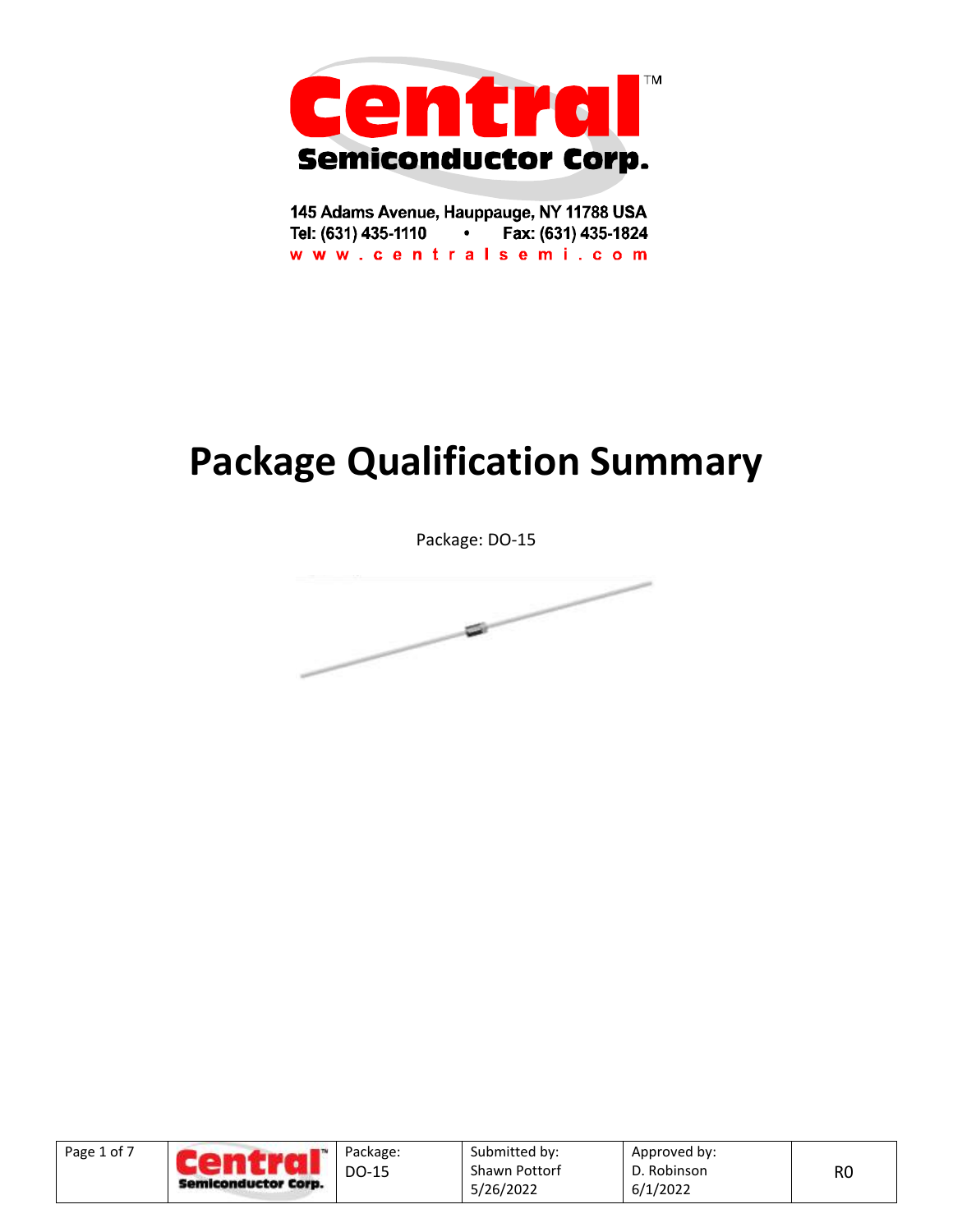# **Scope**

This document summarizes the Package Qualification and Reliability tests applied to the Central Semiconductor package specified. The tests performed are capable of inducing semiconductor device and packaging related failures. The objective of these harsh tests is to determine whether failures occur in an accelerated manner compared to normal use conditions for a representative sample size. Passing all appropriate reliability tests (no failures) for a representative sample size Qualifies the package. This Qualification Summary is a generic qualification for a range of use conditions and is not applicable at extreme use conditions, for example military applications, automotive under-the-hood applications, uncontrolled avionics environments, or 2nd level reliability considerations.

# **Qualification Test Descriptions**

The description of Qualification Tests listed below are provided as a summary. Refer to the applicable specification indicated in parenthesis for additional details.

# **External Visual Inspection** (JESD22-B101)

An examination of the external surfaces, construction, marking, and workmanship of a finished package or component. External visual is a noninvasive and nondestructive test.

# **Physical Dimensions** (JESD22-B100)

The purpose of this test is to determine whether the external physical dimensions of the device, in all package configurations, are in accordance with the applicable procurement document. The physical dimensions test is nondestructive.

# **Marking Permanency** (JESD22-B107) – Only applicable for devices marked with ink

The mark permanency test subjects package marking to solvents and cleaning solution commonly used for removing solder flux on circuit boards to ensure the marking will not become illegible. Devices and a brush are immersed into one of three specified solvents for one minute, and then removed. The devices are then brushed ten strokes. After they are rinsed and dried, the devices are examined for legibility according to specified criteria.

#### **Lead Integrity** (JESD22-B105)

The lead integrity test provides tests for determining the integrity of devices leads, welds and seals. Devices are subjected to various stresses including tension, bending fatigue and torque appropriate to the type of lead. Devices are then examined under optical microscope to determine any evidence of breakage, loosening or motion between the terminal and device body.

#### **Co-planarity** (JESD22-B108)

The purpose of this test is to measure the deviation of the terminals (leads or solder balls) from co-planarity at room temperature for surface-mount semiconductor devices.

# **Internal Visual Inspection** (MIL-STD-750 method 2075)

The purpose of this examination is to verify that internal materials, design and construction are in accordance with the applicable acquisition document. The device shall be examined under a sufficient magnification to verify the requirements as per applicable design documentation.

#### **Bond Strength - Wire Pull** (MIL-STD-750 method 2037 test condition C/D)

The purpose of this test method is to measure bond strengths, evaluate bond strength distributions, or determine compliance with specified bond strength requirements of the applicable acquisition document. This test may be applied

| Page 2 of 7<br>Semiconductor Corp. | Package:<br>DO-15 | Submitted by:<br><b>Shawn Pottorf</b><br>5/26/2022 | Approved by:<br>D. Robinson<br>6/1/2022 | R0 |
|------------------------------------|-------------------|----------------------------------------------------|-----------------------------------------|----|
|                                    |                   |                                                    |                                         |    |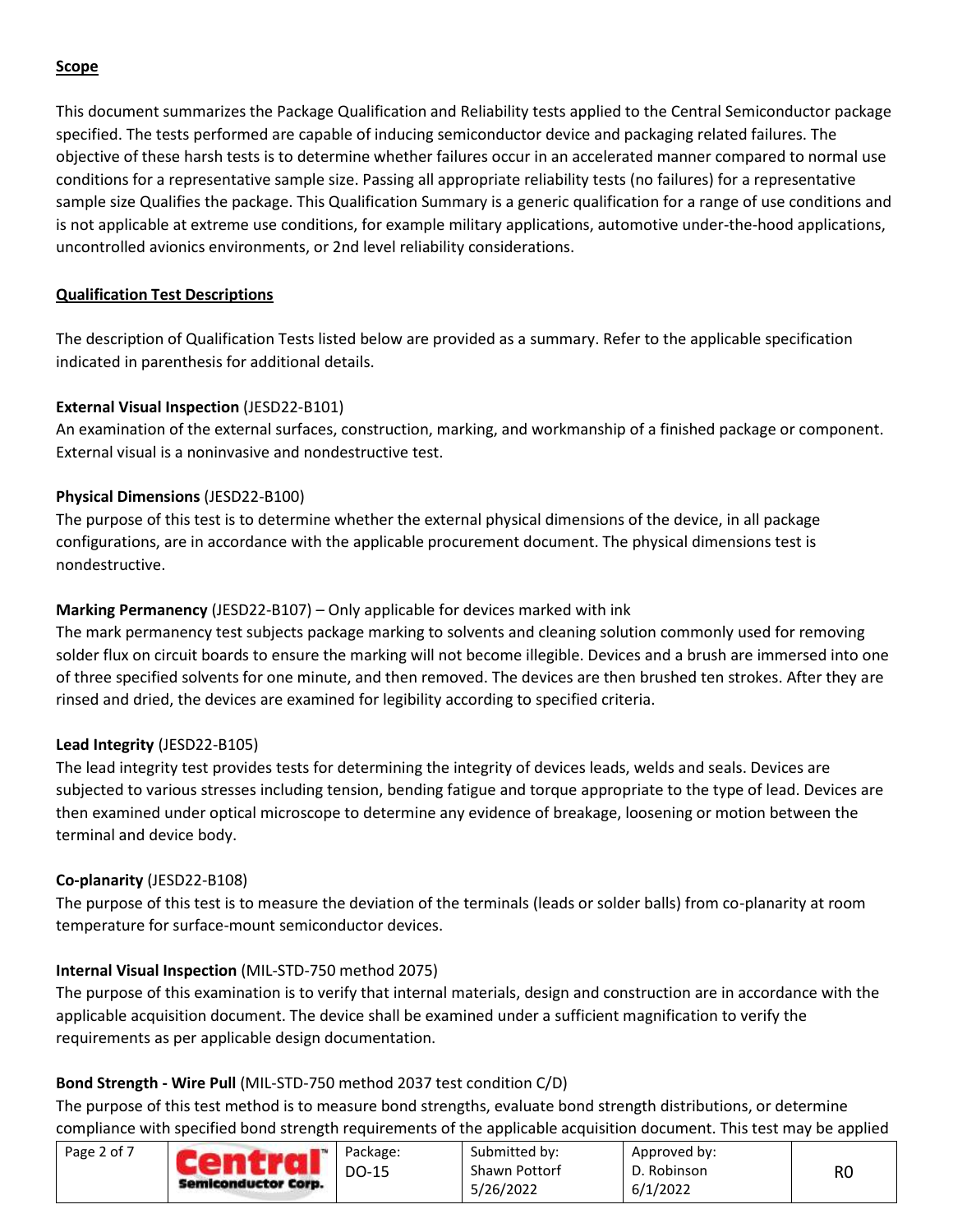to the wire-to-die bond, wire-to-substrate bond, or the wire-to-package lead bond inside the package of wire-connected microelectronic devices bonded by soldering, thermocompression, ultrasonic, or related techniques.

# **Die Shear** (MIL-STD-750 method 2017 test condition A)

The purpose of this test method is to establish the integrity of the semiconductor die attachment to the package header or other substrate.

# **Die Attach Method Verification** (MIL-STD-750 method 2017)

The purpose of this test method is to confirm the proper die attach method is used in accordance with the applicable acquisition document. Decapsulated devices are visually examined under optical microscope to verify the die attach method.

# **Charged Device Model** (CDM) (JS-002-2018)

This test is used to simulate situations that happen in manufacturing environments such as mechanical device handling where devices slide down shipping tubes or test handlers that build up a charge that's subsequently discharged to ground.

# **Human Body Model** (HBM) (JS-001-2017)

This test is used to simulate situations that replicate HBM type failures.

# **Electrical Parameters Assessment** (DC Electrical) (JESD86)

This standard describes methods for obtaining electrical data with the intent is to assess the device's response function for specific parameters over time and under defined application environment (operating temperature, voltage, humidity, input/output levels, noise, power supply stability etc.) pre or post reliability stress test.

#### **Gate Charge Test** (JESD24-2):

Measures the input charge of insulated gate-controlled power devices such as power MOSFETs and IGBTs.

#### **Capacitance Test** (MIL-STD-750 Method 4001)

Measures the capacitance across the device terminals under specified DC bias and AC signal voltages.

# **Switching Time Test** (MIL-STD-750 Method 3472)

Measures the pulse response (td(on), tr, td(off), tf) of power MOSFET or transistor devices under specified conditions.

# **Surge Current Test** (MIL-STD-750 Method 4066)

Subjects the device (diodes) under test (DUT) to high current stress conditions to determine the ability of the device chip and contacts to withstand current surges. This is intended to verify a non-repetitive surge rating where there is sufficient time between surges to permit the device temperature to return to its original value. Surge current is applied in the forward direction to signal diodes and rectifier diodes, and in the reverse direction to voltage regulator (Zener) diodes.

#### **Thermal Resistance Test** (MIL-STD-750 method 3151)

The purpose of this test is to measure the temperature rise per unit power dissipation of the designated junction above the case of the device or ambient temperature, under conditions of steady state operation.

#### **Reverse Recovery Time** (Trr) Measurement (MIL-STD-750 method 4031)

The purpose of this test is to measure the reverse recovery time of signal, switching, and rectifier diodes by observing the reverse transient current versus time when switching from a specified forward current to a reverse biased state in a specified manner.

| Page 3 of 7 | Semiconductor Corp. | Package:<br>DO-15 | Submitted by:<br><b>Shawn Pottorf</b> | Approved by:<br>D. Robinson | R <sub>C</sub> |
|-------------|---------------------|-------------------|---------------------------------------|-----------------------------|----------------|
|             |                     |                   | 5/26/2022                             | 6/1/2022                    |                |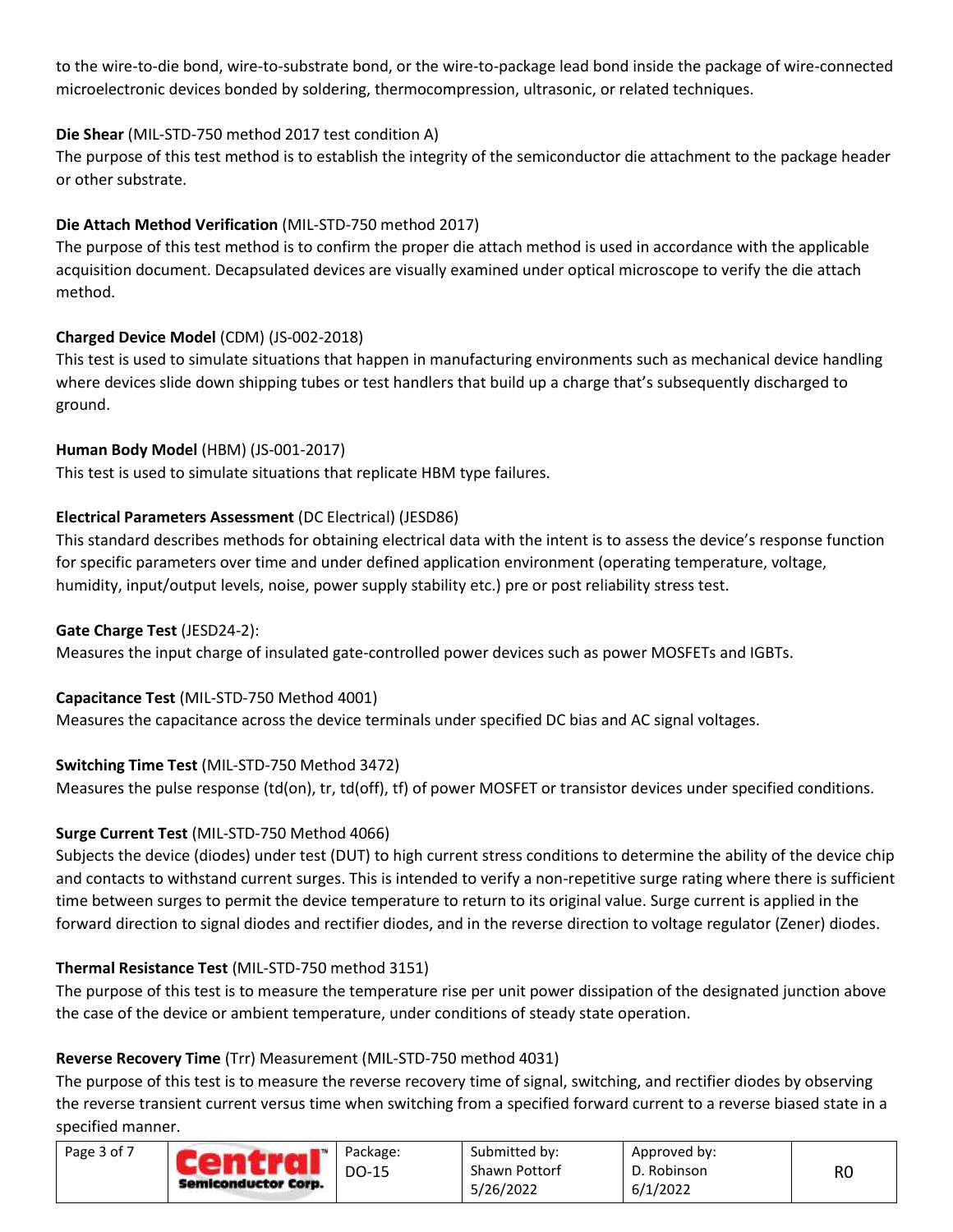# **Resistance to Solder Shock** (JESD22-B106)

This test method is used to determine whether solid state devices can withstand the effect of the temperature shock to which they will be subjected during soldering of leads in a solderwave process and/or solder fountain (rework/replacement) process.

# **Solderability (**MIL-STD-750 method 2026)

The solderability test is used to determine the ability of package leads wetted by solder. This test verifies that the method of lead treatment to facilitate solderability is satisfactory and will allow successful solder connection to designated surface.

# **High Temperature Storage Life/Bake Test** (JESD22-A103)

The high temperature storage test is typically used to determine the effects of time and temperature, under storage conditions, for thermally activated failure mechanisms and time-to failure distributions of solid state electronic devices. During the test, accelerated stress temperatures are used without electrical conditions applied.

# **High Temperature Reverse Bias** (HTRB) (JESD22-A108)

The HTRB test is configured to reverse bias major power handling junctions of the device samples. The devices are characteristically operated in a static operating mode at, or near, maximum-rated breakdown voltage and/or current levels.

# **High Temperature Gate Bias** (HTGB) (JESD22-A108)

The HTGB test biases gate or other oxides of the device samples. The devices are normally operated in a static mode at, or near, maximum-rated oxide breakdown voltage levels.

# **Preconditioning of Non-hermetic Surface Mount Devices** (JESD22-A113)

The typical use of surface mount devices (SMD) involves subjecting the devices to elevated temperatures, which combined with moisture in the package can induce internal package damage that could be a qualification concern. Preconditioning of SMD packages is used to simulate the effects of board assembly on moisturized packages, prior to testing. During preconditioning, test samples are subjected to temperature cycling (optional), dry bake, moisture soaking, solder reflow simulation, flux, rinse, dry, an electrical test before reliability testing.

# **Accelerated Moisture Resistance – Unbiased Autoclave** (JESD22-A102)

This test method applies primarily to moisture resistance evaluations and robustness testing to identify failure mechanisms internal to the package and is destructive. Samples are subjected to a condensing, highly humid atmosphere under pressure to force moisture into the package under accelerated conditions to uncover weaknesses such as delamination and metallization corrosion.

# **Temperature Cycling Test** (JESD22-A104, MIL-STD-750 method 1051)

Temperature cycling test accelerates the effects that changes in the temperature will cause damage between different components within the specific die and packaging system due to different thermal expansion coefficients. During testing devices are inserted into a chamber where the interior is cycled between specified temperatures and held at each temperature for a minimum of ten minutes. Temperature extremes depend on the condition selected in the test method.

#### **Thermal Shock** (JESD22-A106)

This test is conducted to determine the resistance of a part to sudden exposure to extreme changes in temperature and to the effect of alternate exposures to these extremes.

| Page 4 of 7 | <b>CART 1999</b><br>Semiconductor Corp. | Package:<br>DO-15 | Submitted by:<br><b>Shawn Pottorf</b> | Approved by:<br>D. Robinson | R0 |
|-------------|-----------------------------------------|-------------------|---------------------------------------|-----------------------------|----|
|             |                                         |                   | 5/26/2022                             | 6/1/2022                    |    |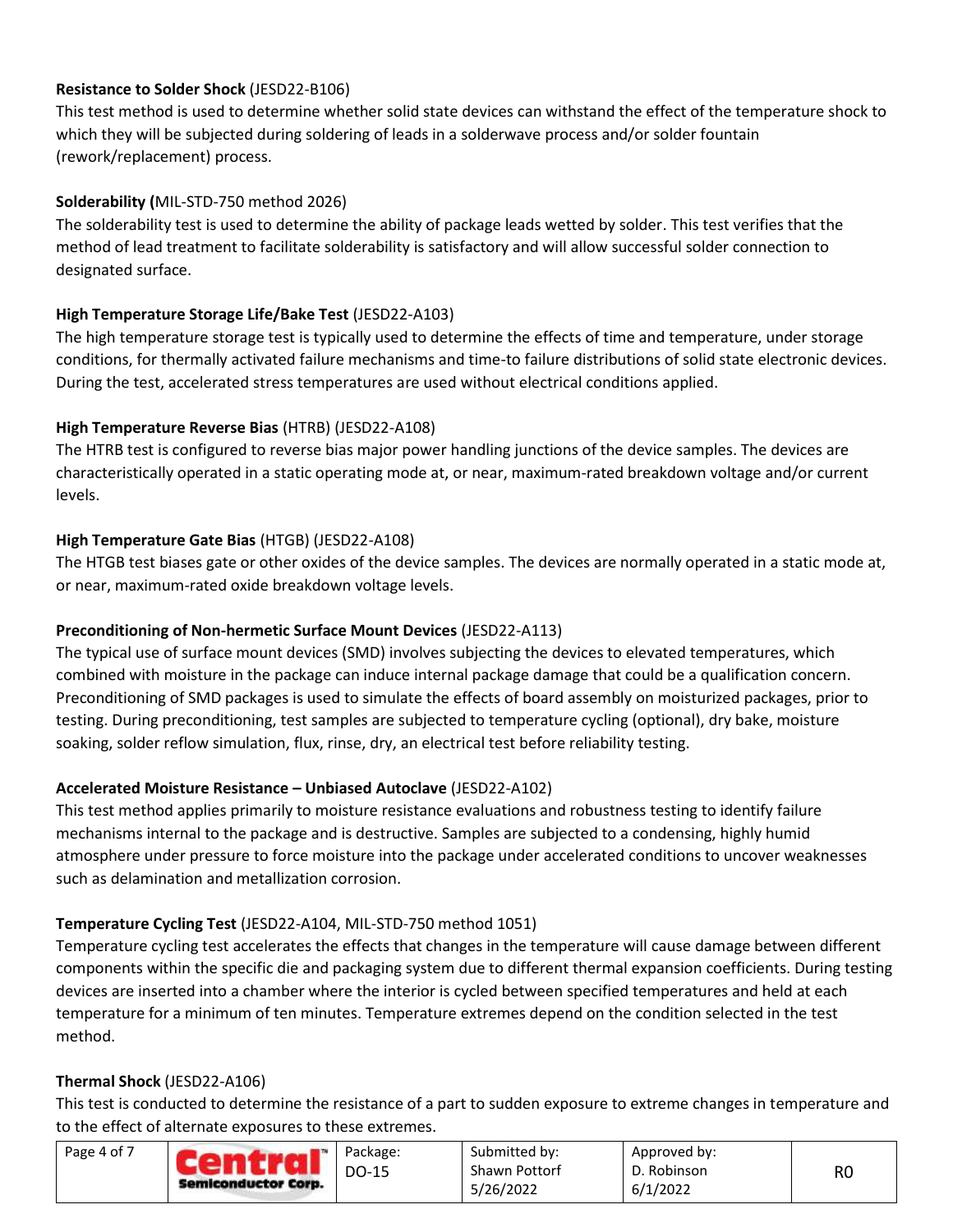# **Steady-State Temperature-Humidity Bias** (THB) (JESD22-A101)

The Steady-State Temperature-Humidity Bias test is performed to evaluate the reliability of non-hermetic packaged devices in humid environments. Temperature, humidity, and bias conditions are applied to accelerate the penetration of moisture through the external protective material (encapsulant or seal) or along the interface between the external protective material and the metallic conductors which pass through it.

# **Highly Accelerated Temperature and Humidity Stress Test** (HAST) (JESD22-A110)

The Highly-Accelerated Temperature and Humidity Stress Test is performed for the purpose of evaluating the reliability of non-hermetic packaged solid-state devices in humid environments. It employs severe conditions of temperature, humidity, and bias which accelerate the penetration of moisture through the external protective material (encapsulant or seal) or along the interface between the external protective material and the metallic conductors which pass through it. The stress usually activates the same failure mechanisms as the Steady-State Temperature-Humidity Bias test (JESD22-A101).

# **Helium Fine Leak Test** (MIL-STD-883 method 1014 condition A1)

The purpose of this test is to determine the hermeticity of semiconductor devices with designed internal cavities such as ceramic and metal packages for leak rates generally below  $10^{-5}$  atm-cc/s. The test is done for DUTs by keeping them in a chamber with appropriate pressure and duration of He gas. The leak rate detection is performed with a vacuum chamber and a mass spectrometer-type leak detector.

# **Gross Leak Test** (MIL-STD-750 method 1071 test condition C)

The purpose of this test is to determine the hermeticity of semiconductor devices with designed internal cavities such as ceramic and metal packages for leak rates above  $10^{-5}$  atm-cc/s . DUTs are kept in a chamber with appropriate perfluorocarbon liquid, pressure, and duration. They are then immersed in a perfluorocarbon liquid of higher boiling point set at +125°C ±5°C and observations are made to detect gas (vapor) leakage.

# **Mechanical Shock** (JESD22-B110)

The Mechanical Shock Test is intended to evaluate component(s) for use in electrical equipment. It is intended to determine the compatibility of the component(s) to withstand moderately severe shocks as a result of suddenly applied forces or abrupt change in motion produced by handling, transportation or field operation.

| Page 5 of 7 | $\mathbf{A}$<br>Semiconductor Corp. | Package:<br>DO-15 | Submitted by:<br>Shawn Pottorf<br>5/26/2022 | Approved by:<br>D. Robinson<br>6/1/2022 | R <sub>0</sub> |
|-------------|-------------------------------------|-------------------|---------------------------------------------|-----------------------------------------|----------------|
|             |                                     |                   |                                             |                                         |                |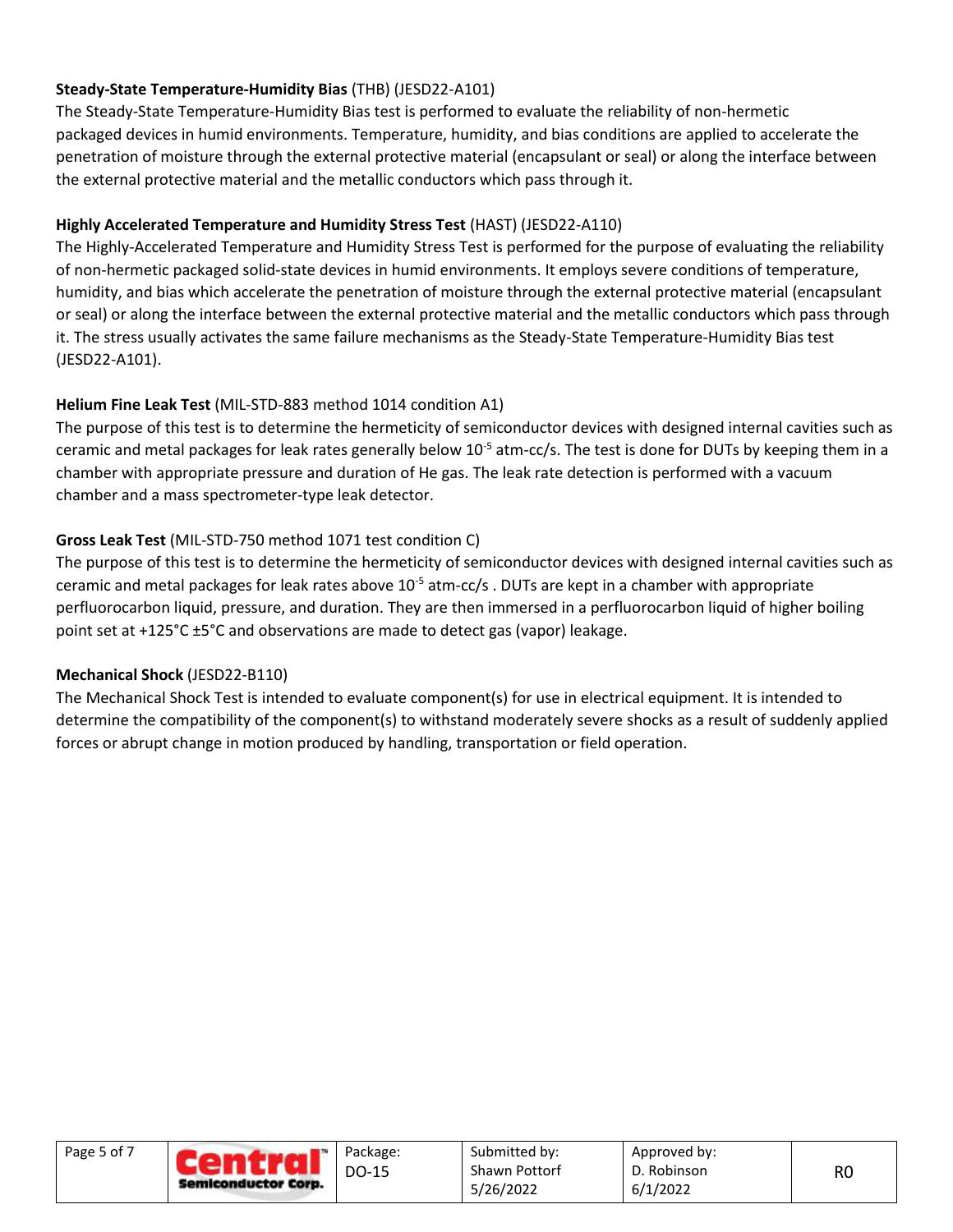# **Package Details - DO-15**

# **Mechanical Drawing**



| <b>DIMENSIONS</b> |            |               |                    |            |  |  |
|-------------------|------------|---------------|--------------------|------------|--|--|
|                   |            | <b>INCHES</b> | <b>MILLIMETERS</b> |            |  |  |
| SYMBOL            | <b>MIN</b> | <b>MAX</b>    | <b>MIN</b>         | <b>MAX</b> |  |  |
| Α                 | 0.028      | 0.034         | 0.71               | 0.86       |  |  |
| В                 | 0.230      | 0.300         | 5.84               | 7.62       |  |  |
| С                 | 0.104      | 0.140         | 2.64               | 3.56       |  |  |
| ר                 | 1.000      |               | 25.40              |            |  |  |
| DO-15 (REV: R1)   |            |               |                    |            |  |  |

**Lead Code:** Cathode band

| Page 6 of 7<br>Semiconductor Corp. | Package:<br>DO-15 | Submitted by:<br><b>Shawn Pottorf</b><br>5/26/2022 | Approved by:<br>D. Robinson<br>6/1/2022 | R <sub>0</sub> |
|------------------------------------|-------------------|----------------------------------------------------|-----------------------------------------|----------------|
|------------------------------------|-------------------|----------------------------------------------------|-----------------------------------------|----------------|